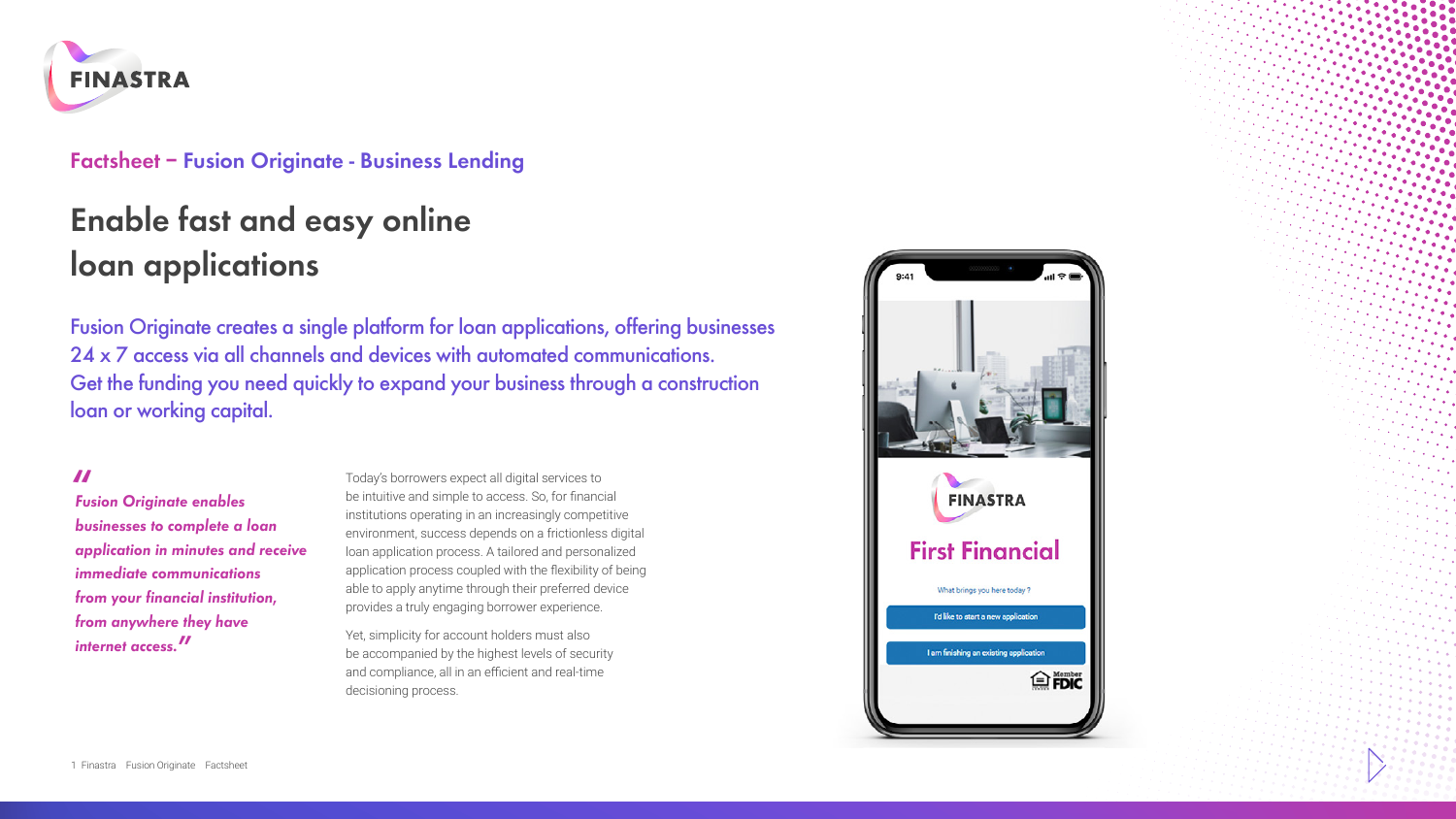## **How it works**

Fusion Originate enables businesses to complete a loan application in minutes and receive immediate communications from your financial institution, from anywhere they have internet access. It also enables the applicant to simultaneously apply for a new deposit account, which turns prospects into account holders.

## **Benefits**

- Provide a digital portal for small business owners to apply anywhere or any time.
- Give small business owners the same user experience as when they apply for a personal loan.
- Expand your market presence and attract smaller businesses or startups that might not know your institution. Do this through transformation and increasing your digital footprint.
- Unified, modern user experience for business loans and business deposit accounts, to set the tone for what the client can expect from your financial institution.

Covering every point-of-sale origination channel, Fusion Originate helps banks and credit unions streamline workflows, boost efficiency, lower costs, and build your business. Fusion Originate improves application completion rates, back-office efficiencies, and regulatory compliance, for a unified experience across all channels.

- Eliminate manual data entry with  $\overline{\vee}$ integration to commercial LOS systems, for streamlined business loan origination.
- $\overline{\vee}$ Turn abandoned applications into lead generators.
- Self-service and member configuration  $\overline{\vee}$ options to customize the application workflow to fit your needs.
- After driving customer loyalty with a great  $\overline{\vee}$ business loan application experience, expand to Fusion Originate Business Deposits and allow businesses to open their new deposit account with immediate funding.
- Make the most of a state of the art digital  $\overrightarrow{\hspace{1cm}}$ technology platform using Microsoft Azure.

## **Key features**



SaaS solution, hosted in Microsoft Azure, for online lending

Expandable to business deposits, consumer deposits and lending,

and mortgage lending



Robust administration tools for managing the entire lifecycle of the application process

Seamless integration with Finastra's Fusion CreditQuest and Fusion Phoenix solutions as well as third‑party core banking solutions



Highly configurable and can be tailored to match bank branding



Simple and intuitive application flow coupled with the flexibility to selfserve configurations to drive greater engagement in the business loan online application flow